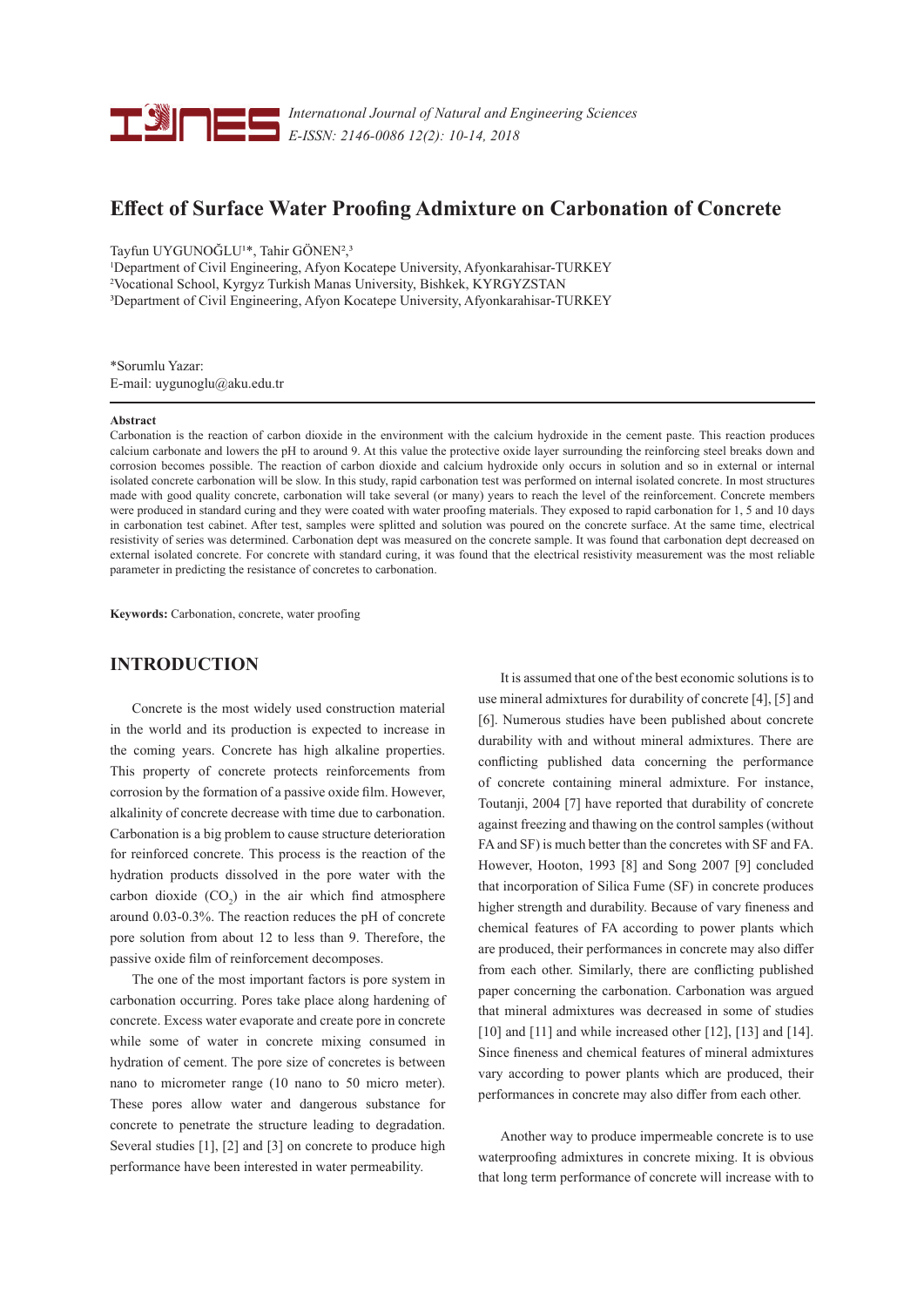prevent water pass to concrete interior. Instead of forming a barrier on the positive or negative side of concrete, water proofing admixture turn the concrete itself into a water barrier. Internal concrete waterproofing systems can be water repellents or crystalline admixtures [15]. It can be observed that studies on using waterproofing admixtures in concrete mixing. study was carried out by Kumar, 2009 [16] to find the role of water proofing admixture during hydration of portland cement. Coppola, 2018 [17] evaluated the performance of an innovative carboxylic acid-based admixture to improve concrete water tightness and self-sealing ability of the cement matrix. In the present investigation, study was carried out to find the role of waterproofing admixture effect to carbonation.

## **MATERIALS AND METHODS**

#### **Materials**

In the experimental study, crushed sand and crushed limestone has been used as fine and coarse aggregate. Specific gravity of crushed sand and crushed limestone is 2.67 and 2.70, and the maximum grain sizes are 4 mm and 11.2 mm. In the experiments, CEM I 42.5 R ordinary Portland cement which is suitable to TS EN 197-I [18] standards have been used.

#### **Concrete production**

Amount of cement in concrete was 350 kg/m3 and water/ cement ratio is 0.65 for concretes. The 25 L capacity mixer was used. Crushed sand and crushed limestone were used as half and half. Unit volume components of concrete have been shown in Table 1. Initially for the mixture of concrete, crushed sand, crushed limestone and cement were mixed for 1 min in order to have dry mixture. Then almost 2/3 of mixture water was added to the dry mixture. Finally, the rest of water  $(1/3)$  was put into the mixture and the process of mixing was continued for 5 min. Liquid water proofing admixture (Sika-1) was added to the batching of concrete in ratio of 0%, 1%, 2% and 3% by weight of cement. In the experiments, 4 different series were designed. Prepared concretes were put into plastic moulds whose sizes are

10x10x10 cm by shake table. After casting, the specimens were kept in mould for 1 day, and they were cured in waterpool for 28 days after de-moulding.

#### **Carbonation test**

Accelerated carbonation tests carried out on the specimens. As shown in Fig. 1, the accelerated carbonation test was performed in accelerated carbonation apparatus. Constant relative humidity value (55%) was considered during the carbonation test. The concrete specimens were placed inside the carbonation test vessel (Fig. 1) and the lid of the vessel was tightly closed. In experiment, samples were exposed to 40% of  $CO_2$  during periods of 1, 6 and 10 days. After testing period, the specimens were taken from the chamber and their compression strength was measured according to TS EN 12390-3 [19] (Turkish standard code) in a hydraulic press on three samples (100 mm cubes).



**Figure 1**. Carbonation test cabinet

| <b>Table 1.</b> Materials content of concrete for per cubic meter |  |  |  |  |  |
|-------------------------------------------------------------------|--|--|--|--|--|
|-------------------------------------------------------------------|--|--|--|--|--|

| Mixture Cement, Water, I/W a ter |  | Crushed Crushed |
|----------------------------------|--|-----------------|
|                                  |  |                 |
|                                  |  |                 |
|                                  |  |                 |
|                                  |  |                 |

The carbonation depth of the specimens was determined by the phenolphthalein method recommended by RILEM CPC18 on a vertical section of the splitted specimen, after being removed from the carbonation environment. Phenolphthalein solution is prepared as a 1% solution in 70% ethyl alcohol was sprayed onto the concrete surface which has been cleaned of dust and loose particles. Phenolphthalein is a colorless acid indicator which turns red when the pH is above a value of 9.5, that is, when the concrete is alkaline. If no coloration occurs, carbonation has taken place and the depth of the carbonated surface layer can be measured. Each result reported is the average depth carbonation ''D'' measured at three points perpendicularly to three faces of the splitted concrete cube and repeated on three specimens (Fig. 2). At the same time, carbonation test procedure was applied on the non-carbonated concretes that waited in laboratory.

The concrete specimens with various water proofing admixtures were cooled down to room temperature after they had been dried in the oven at about  $105$  °C until constant mass. The specimens were exposed to the water from bottom face by placing on a pan. The water in the pan was maintained at about 5 mm above the base of the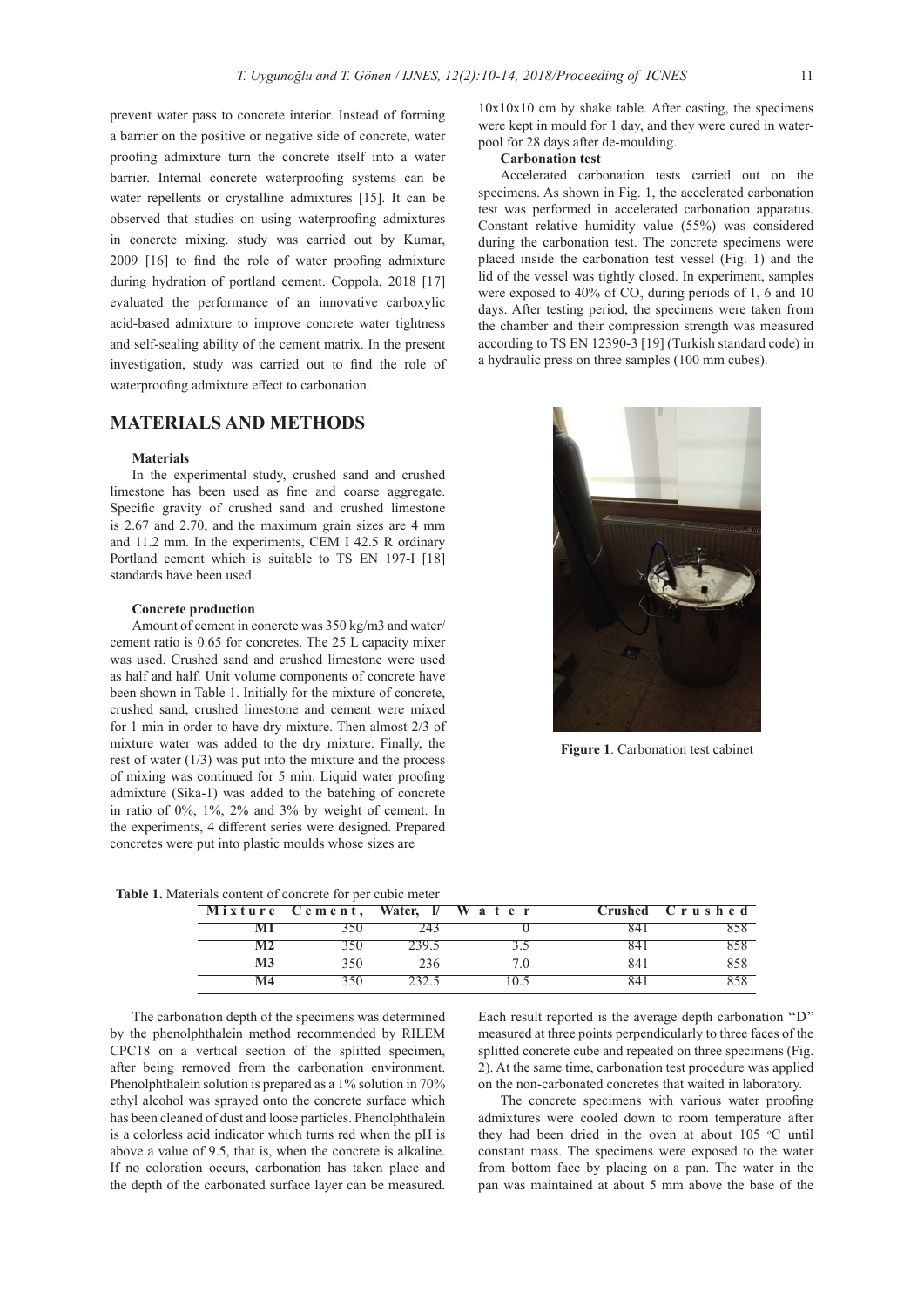specimens during this experiment. The upper areas on the sides of the specimens were coated with paraffin to achieve unidirectional flow. At certain times (25 min), the mass of the specimens was measured using a balance, then the amount of water absorbed was calculated and normalized with respect to the cross-section area of the specimens. Therefore, capillarity coefficient was obtained for each series in experimental study by Eq. (1), as follows

q=k√t

where, k is capillarity coefficient (cm2/min); q is water absorption quantity in cross-section of specimens (cm/s0.5); and t is time (min).

Specific porosity and water absorption were determined on the produced paving blocks aged 28 days according to Archimedes principle by the weight measurements of saturated specimens in air and in water, and dry weight (oven drying at 105°C to constant weight). Schmidt hammer test was also performed on the carbonated and non-carbonated concrete specimens. Twelve readings were carried out on different points of concrete that under 7 MPa pressure. The compressive strength was defined by hydraulic compressive machine with a rate of loading controller.



Figure 2. Schematic representation of carbonation depth measurement on concrete sample

## **EXPERIMENTAL RESULTS**

Figure 3 shows the carbonation depth of water proofing admixture blended concrete. Water proofing admixture which is active chemical material permeate to the interior of concrete via percolating water, catalyze silicate of concrete to generate water immiscible crystals, fill in capillary pores and tiny fissures to make concrete compact, enhance penetration and waterproofing functions. Hence, carbonation depth of concretes was decreased considerably by using of water proofing admixture. While the highest carbonation depth was measured on plain concrete, the lowest carbonation depth was in water proof admixture blended concrete for each carbonation duration. For example, at the end of 10 days carbonation, carbonation depth of concretes was reduced in ratio of 32.8%, 46.8% and 50% for water proof admixture content of 1%, 2% and 3%, respectively.



Figure 3. Carbonation depth of water proofed concretes

In general, the specific porosity (SP) of concretes decreased with increasing water proofing admixture (Fig. 4). Maximum SP was obtained at control series for carbonated and non-carbonated samples. On the other hand, it can also be noted that the SP of concretes showed a considerable decrease after carbonation depending on increase of water proofing admixture. Carbonation begins at the concrete surface and slowly penetrates deeper [20]. Accelerated carbonation decreases total porosity by 8.4% in the case of water proofing admixture content of 3%. When water proofing admixture is reduced porosity is also reduced this results in reduction of depth of carbonation by filling the pores [21].



Figure 4. Specific porosity of concretes depending on carbonation

Water absorption in concretes with water proofing admixture was lower than the reference concretes for all the curing types evaluated (Fig. 5). This behavior is associated to the porosity decrease of concretes with admixture in function of the filling of pores. Water absorption of concrete was also reduced by carbonation during some periods. This decreasing effect may be caused by saturation of the pores by the diffusion of CO<sub>2</sub> into the paste.

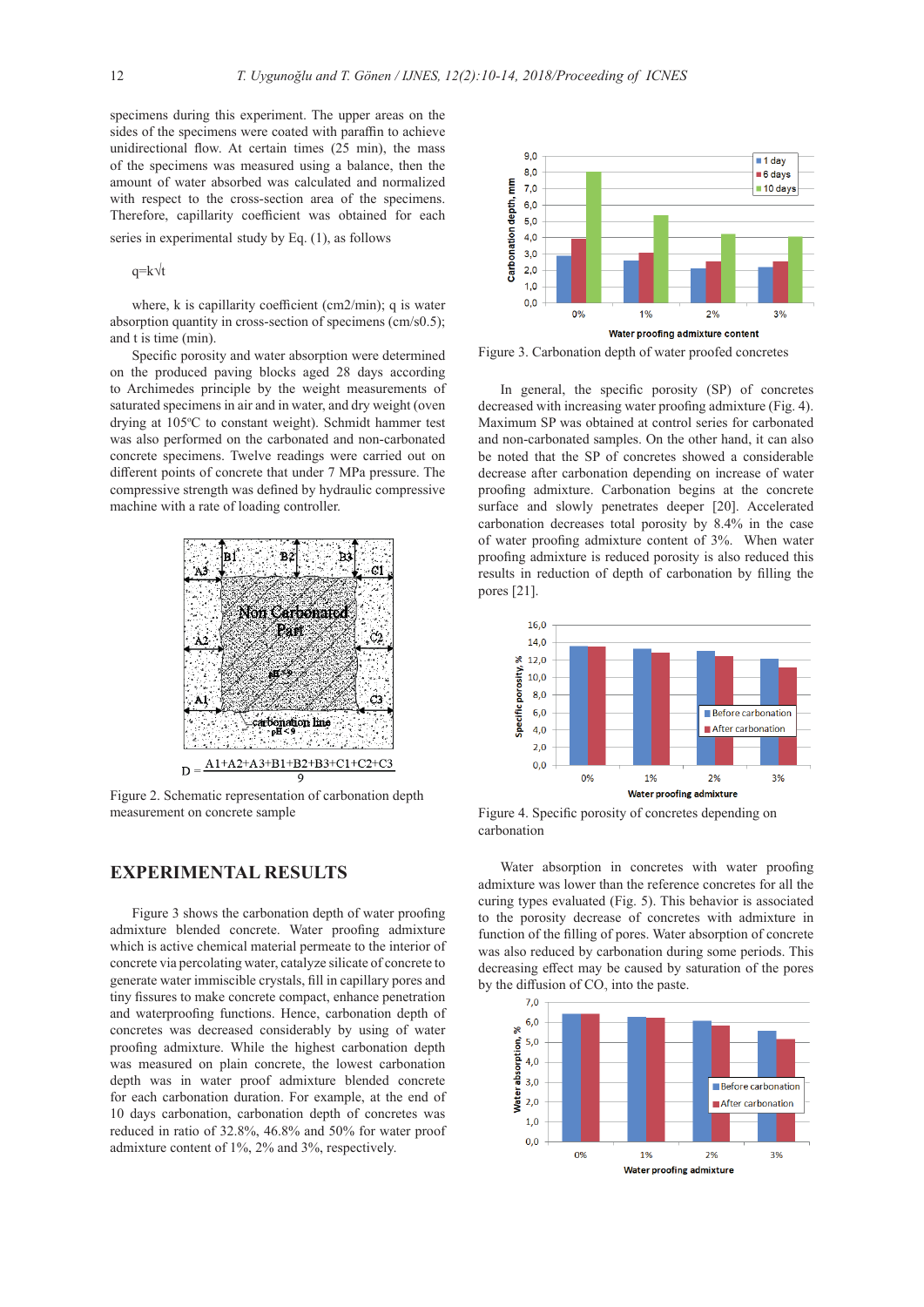Figure 5. Water absorption of concretes depending on carbonation



Figure 6. Capillary coefficient of concretes depending on carbonation

Capillarity coefficient of concretes was presented in Fig.6 by comparatively of before and after carbonation process. Regardless of the specific porosity of the concrete, the capillary coefficient increased with the addition of water proofing admixture. This is probably because of reduction of pore size with chemical reaction products of water proofing admixture [22]. On the other hand, carbonation process plays important role on the reduction of capillary coefficient. The diffusion of CO<sup>2</sup> into the capillary pores of concrete resulted with filling of pores by CaCO<sup>3</sup> products [23].



Figure 7. Schmidt hammer values on concrete versus admixture content

Surface hardness of concrete samples before and after carbonation was determined by using Schmidt hammer. As expected, surface hardness values increased after carbonation in all the concrete series. Admixture content did not effected the hardness values. It changed between 28 and 29 for non carbonated concrete while it ranged between 36-39 for carbonated concrete depending on water proofing admixture content. However, Schmidt hammer values were increased in ratio of 22.4%-30% depending on admixture content. In general, Schmidt hammer values are related with compressive strength for existing structure as non destructive method. If the open air concrete structures are evaluated by Schmidt hammer, it would be give about 30% higher results [24]. Therefore, Schmidt hammer readings will not reliable on open air concrete structures.

## **CONCLUSION**

In this study, rapid carbonation test was performed on internal isolated concrete by using of water proof admixture. Following results can be drawn:

Carbonation depth of concretes was decreased

considerably by using of water proofing admixture. While the highest carbonation depth was measured on plain concrete, the lowest carbonation depth was in water proof admixture blended concrete for each carbonation duration.

• Carbonation depth of concretes was reduced in ratio of 32.8%, 46.8% and 50% for water proof admixture content of 1%, 2% and 3%, respectively.

• Accelerated carbonation decreases total porosity by 8.4% in the case of water proofing admixture content of 3%.

Water absorption of concrete was also reduced by carbonation during some periods. This decreasing effect may be caused by saturation of the pores by the diffusion of CO2 into the paste.

• The capillary coefficient increased with the addition of water proofing However, carbonation process plays important role on the reduction of capillary coefficient.

After carbonation, Schmidt hammer values were increased in ratio of 22.4%-30% depending on admixture content.

#### **Acknowledgment**

 Authors thank to Afyon Kocatepe University for supporting the study with 17.KARIYER.209 Scientific Project.

### **REFERENCES**

[1] T. Sasakia, K. Sogab, and M. Abuhaikalc, Water absorption and shrinkage behavior of early-age cement in wellbore annulus, Journal of Petroleum Science and Engineering, 169, (2018), pp. 205-219

[2] T. Gonen and S. Yazicioglu, The Effect of Curing Conditions on Permeation of Self-Compacting Lightweight Concrete with Basaltic Pumice Aggregate, Arabian Journal for Science and Engineering, 43 (2018) pp. 5157-5164.

[3] T. Jorge, R. O. Mendoza, J. R. Oscar, V. B. Maria and P. Jordi, Effect of Pyrogenic Silica and Nano silica on Portland Cement Matrices, Journal of Materials in Civil Engineering, 30 (2018) pp.

[4] Mehta, P.K., (1986). Concrete: Structure, Properties, and Materials, Prentice-Hall, Englewood, NJ.

[5] Neville, A.M. (1995). Properties of Concrete, 4th ed., Longman Group, UK.

[6] Sun, W., et al., (2004). "The influence of mineral admixtures on resistance to corrosion of steel bars in green high-performance concrete." Cement and Concrete Research, 34(10) 1781–1785.

[7] Toutanji, H., Delatte, N., Aggoun, S., Duval, R., and Danson, A. (2004). "Effect of supplementary cementitious materials on the compressive strength and durability of short-term cured concrete." Cement andConcrete Research, Vol. 34, No. 2, pp. 311-319.

[8] Hooton, R. D. (1993). "Influence of silica fume replacement of cement on physical properties and resistance to sulfate attack, freezing and thawing, and alkali-silica reactivity." ACI Materials Journal, Vol. 90, No. 2, pp. 143